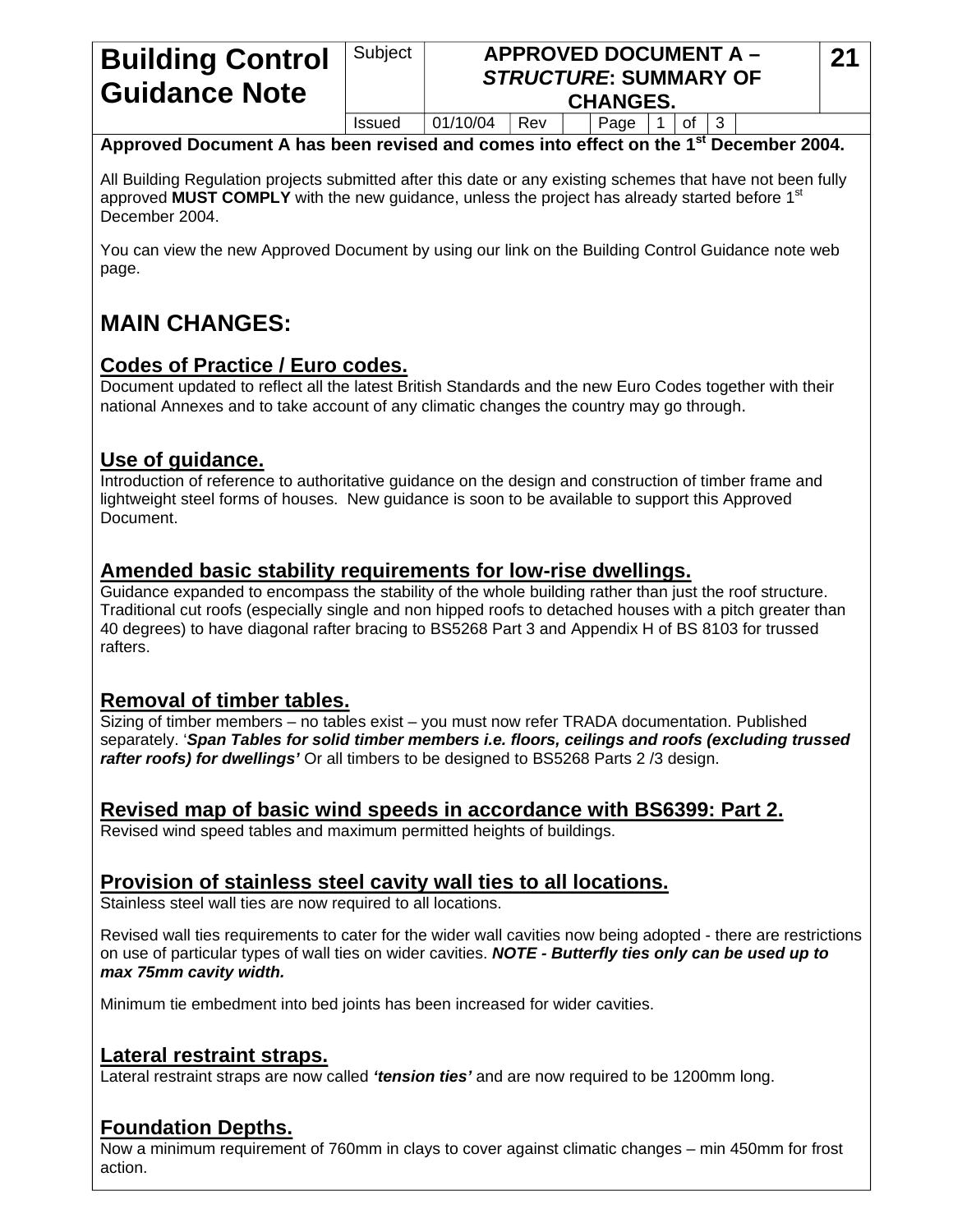# **Building Control Guidance Note**

## Subject | **APPROVED DOCUMENT A –** *STRUCTURE***: SUMMARY OF CHANGES.**

Issued  $|01/10/04|$  Rev | Page 2 of 3

#### **Improved guidance on the design and construction of domestic garages / small single storey non-residential buildings and annexes (Max 36m2 floor area).**

Recommendations have been extensively revised and additional requirements added – similar to BS8103 for low-rise construction.

#### **SINGLE SKIN WALLS.**

- Walls must be constructed in brickwork or blockwork, min mass NLT 130kg/m2, no wall length to be more than 9m.
- Building wall and gable heights are restricted diagrams provided in document.
- Restrictions are now placed on major openings positions and sizes/combined sizes if more than 1 opening (max 5m combined size and not higher than 2.1m).
- You cannot position minor openings within 2metres of a major wall opening (i.e. say a door or window cannot be placed within 2 metres of a main garage door opening).
- No opening to be within 390mm of wall corners unless a pier is provided.
- Min 325mm x 325mm pier sizes required between major openings with all isolated columns to be tied to roof structure.
- Wall piers to at max 3.0 m centres and you cannot have more than 1 opening between wall piers.
- Wall piers (225mm now not acceptable) **min sizes permitted are 390mm x 190mm OR 327mm x 215mm.**
- Where ties are used to connect piers to walls they should be flat stainless steel 20 x 3mm (butterfly ties are not acceptable) at 300mm vertical centres.
- There is to be no use of roof space.
- Roof lateral restraint must be provided to walls at rafter / eaves level and at base of any gables (i.e. ceiling level) via 1200mm long tension ties and noggins.
- Walls containing only minor openings must not have more than 2.4m2 aggregate opening size.
- **Roof structures must be braced with either rigid sarking / diagonal roof bracing in accordance with BS 5268: Part 3.**
- Annex roofs must be securely fixed to main building and at eaves level.

#### **Roof Recovering.**

Now defines what is considered to be a significant change in applied loading requiring a roof design check and potential strengthening, i.e. where the roof loading is increased by more than 15%.

Where there is a significant reduction in applied loadings (no loading figure is specified) require additional wind stability and uplift precautions to be taken.

Roof coverings, including transparent or translucent materials (excluding windows of glass in residential buildings with pitch of not less than 15degress) must be capable of withstanding concentrated imposed loading in British Standard 6399 Part 3.